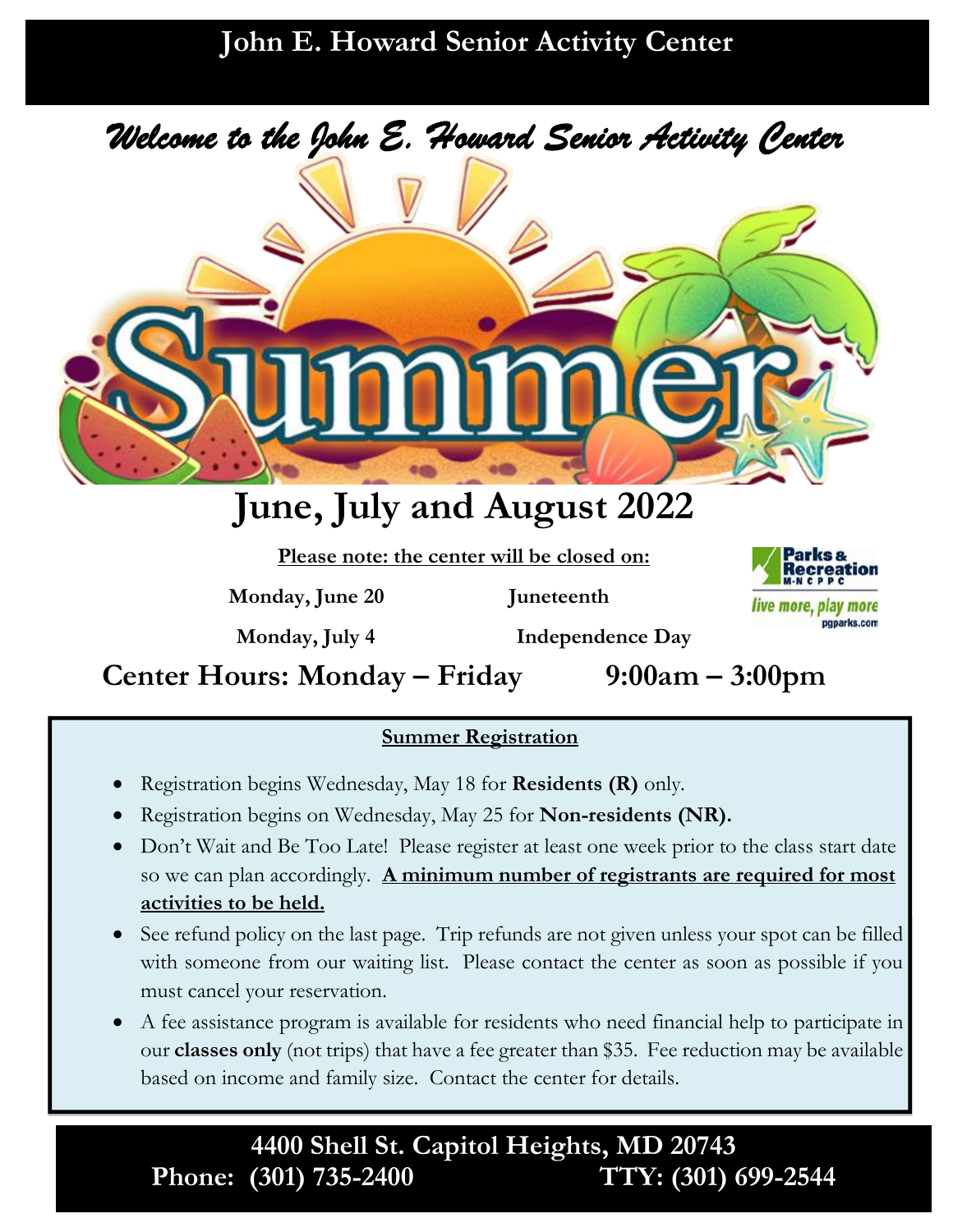### John E. Howard Senior Activity Center Information

### **REFUND POLICY**

- 1. 100% refunds are issued when M-NCPPC/JEHSAC cancels an activity.
- 2. All other refunds are subject to a 20% withdrawal fee except for within 24 hours of the original registration date.
- 3. Withdrawal from an activity may be processed at any facility or online AT LEAST 7 DAYS PRIOR to the activity start date.
- 4. Withdrawal from an activity must be processed at the offering facility if WITHIN 7 DAYS of the activity start date.
- 5. Refunds MUST be requested prior to the end of the course. Refunds will NOT be issued once the course has ended.
- 6. Refunds for trip withdrawals will be issued only if the spot can be resold.
- 7. Credits nor refunds will be issued for classes missed by the participant.
- 8. Cash refunds are not allowed.
- 9. Refunds may be immediately credited to your PARKS DIRECT account or be issued per original method of payment: as a credit on your credit card which can take 3 to 5 days to process or a check which can take 3 to 4 weeks to process.

#### **Trip Information:**

F*Y* 

Due to Covid-19, no trips are planned for Summer 2022

Note: When you see these feet with a trip or activity, it means there will be a lot of walking.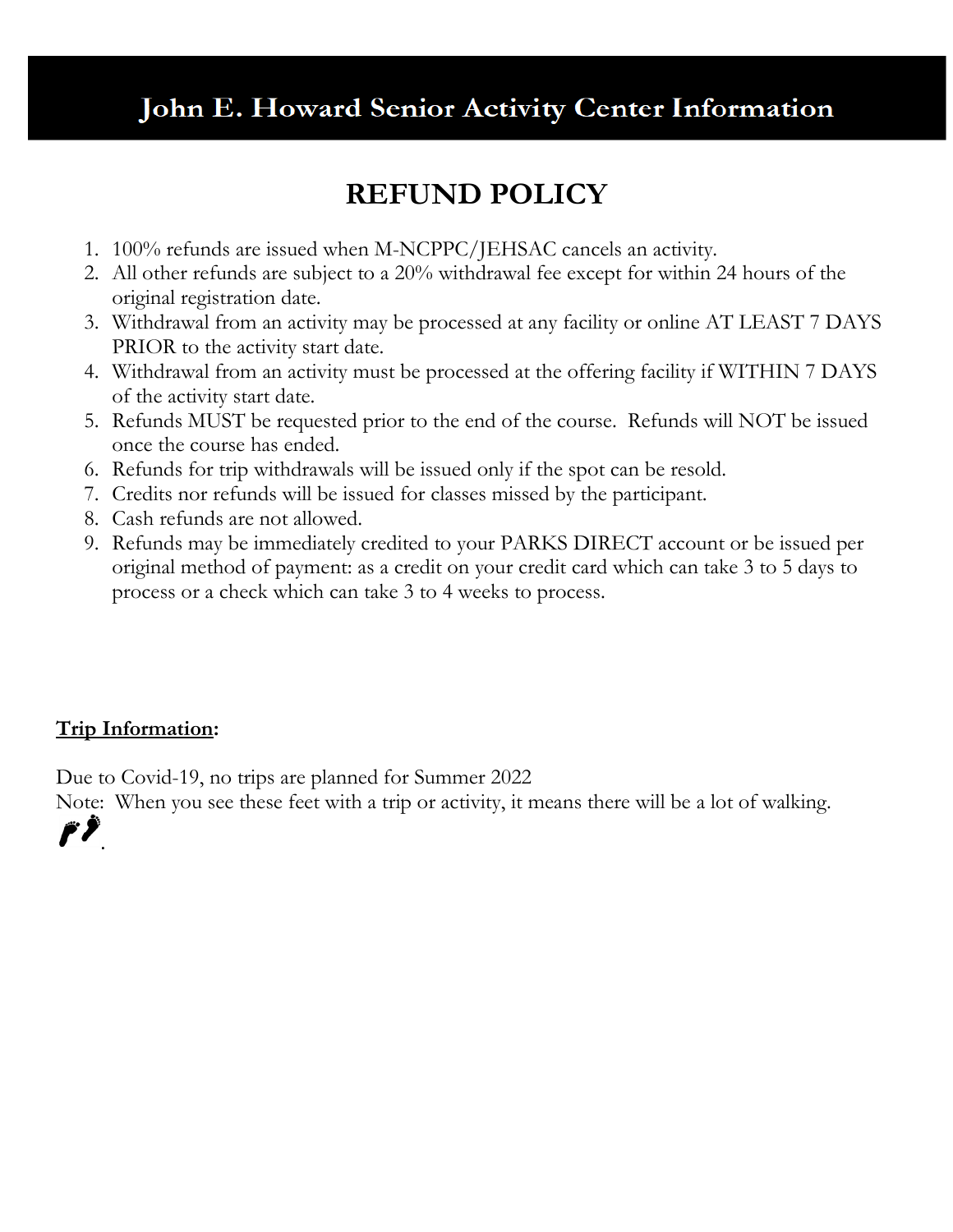### **John E. Howard Senior Activity Center Information**



WMATA Senior SmarTrip Cards are sold at the Center.

The purchaser must be at least 65 years of age with a government issued photo ID. Cost of the card is \$2. See the front desk staff to make your purchase.



In accordance to Maryland State Law, there is **NO SMOKING on M-NCPPC property**. This includes vehicles, enclosed buildings and outdoors. Outdoor areas include facility grounds, parking areas, parks, picnic areas, ballfields, etc.

### KEEPING IT GREEN IN 2022

- 1. Save paper, please take only 1 Senior Activity Calendar per season.
- 2. Avoid paper clutter. Learn how to find the information you need online!
- 3. Recycle paper, bottles & cans.
- 4. Never litter! Please dispose of garbage properly.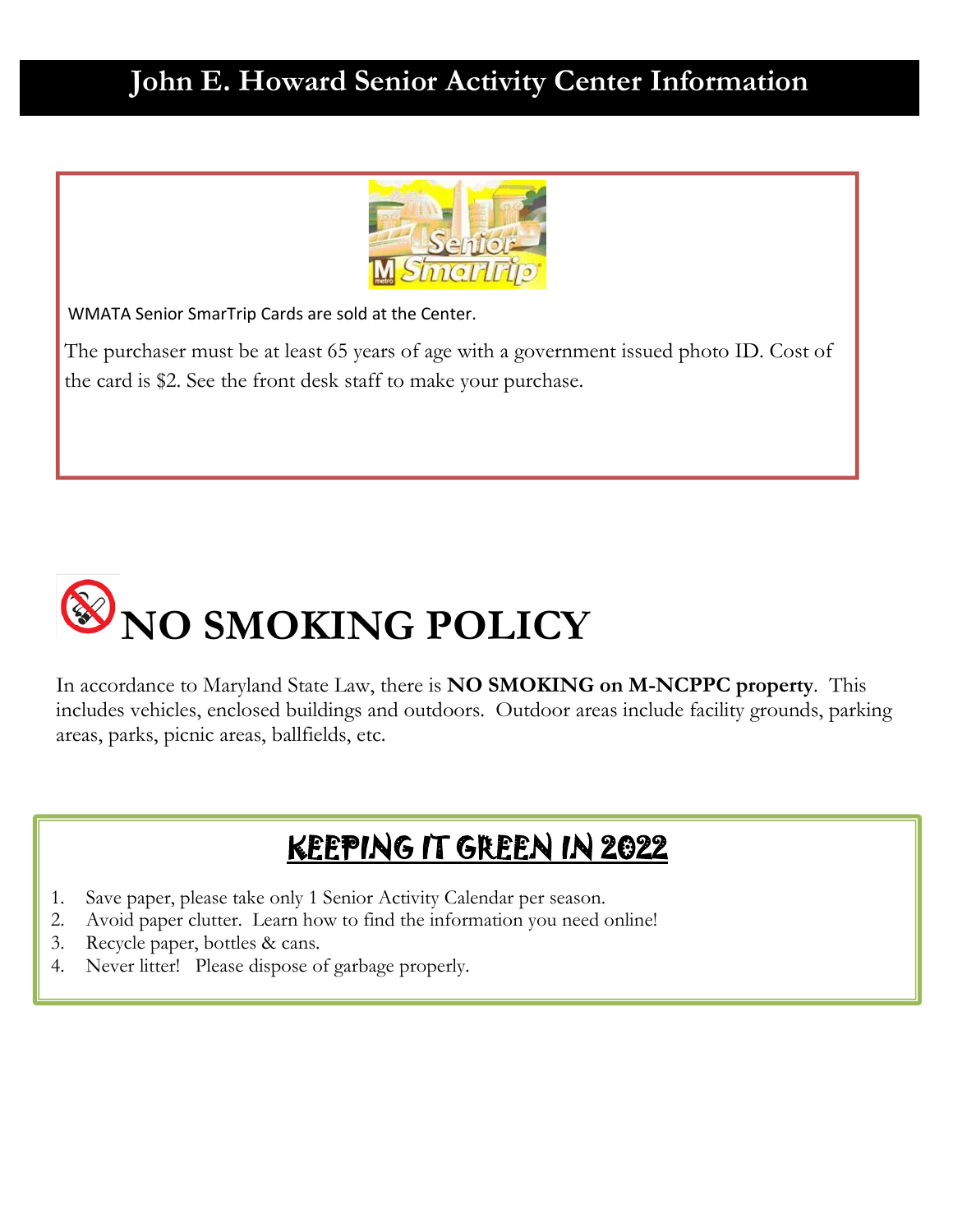# **John E. Howard Senior Activity Center: Classes**

| <b>CLASS</b> | <b>LOCATIO</b><br>N | DAYS/DATES                     | <b>TIME</b>        | <b>PARKS</b><br><b>DIRECT</b> | <b>FEE</b>           |
|--------------|---------------------|--------------------------------|--------------------|-------------------------------|----------------------|
| Balance      | Gym                 | Mon and Wed                    |                    |                               |                      |
| Training     |                     | June 8 & 15                    | $11 - 11:30$ am    | 17507-439A                    | <b>FREE</b>          |
|              |                     | Weeks of                       |                    |                               |                      |
|              |                     | <b>July 18-27</b>              |                    | 17507-439B                    | $6(R)$ ; \$8 (NR)    |
|              |                     | Weeks of                       |                    |                               |                      |
|              |                     | Aug 1-24                       |                    | 17507-439C                    | $$12$ (R); \$16 (NR) |
| Fitness      | Gym                 | Mon and Wed                    |                    |                               |                      |
| Senior Boot  |                     | June 8 & 15                    | $11:30 - 12:00$ pm | 17511-439A                    | <b>FREE</b>          |
| Camp         |                     | Weeks of                       |                    |                               |                      |
|              |                     | <b>July 18-27</b>              |                    | 17511-439B                    | $6(R)$ ; \$8 (NR)    |
|              |                     | Weeks of                       |                    |                               |                      |
|              |                     | Aug 1-24                       |                    | 17511-439C                    | $$12$ (R); \$16 (NR) |
| Fitness:     | Gym                 | Thursdays                      |                    |                               |                      |
| Intermediate |                     | June 16 & 23                   | $11 - 12$ Noon     |                               | <b>FREE</b>          |
|              |                     | July 21 & 28                   |                    | 17531-439A                    | \$15 (R); \$20 (NR)  |
|              |                     | Weeks of                       |                    |                               |                      |
|              |                     | Aug 4-25                       |                    | 17531-439B                    | \$20 (R); \$26 (NR)  |
| Line Dance   | Gym                 | Wednesdays                     |                    |                               |                      |
| (Beginner)   |                     | Weeks of                       | $9:30 - 10:30$ am  |                               |                      |
|              |                     | June $8 -$ June 29             |                    | 23501-439A                    | \$10(R); \$13(NR)    |
|              |                     | Weeks of                       |                    |                               |                      |
|              |                     | July $6$ – July 27             |                    | 23501-439B                    | \$10(R); \$13(NR)    |
|              |                     | Weeks of                       |                    |                               |                      |
|              |                     | Aug $3 -$ Aug 24               |                    | 23501-439C                    | \$10 (R); \$13 (NR)  |
| Line Dance   | Gym                 | Tuesdays<br>Weeks of           | $9:30 - 11:30$ am  | 23508-439A                    |                      |
| Intermediate |                     |                                |                    |                               | \$20 (R); \$26 (NR)  |
|              |                     | June $7 -$ June 28<br>Weeks of |                    | 23508-439B                    | \$20 (R); \$26 (NR)  |
|              |                     | July $5 -$ July 26             |                    |                               |                      |
|              |                     | Weeks of                       |                    | 23508-439C                    | \$20 (R); \$26 (NR)  |
|              |                     | Aug $2 -$ Aug $23$             |                    |                               |                      |
| Paint & Sip, | Room 14             | <u>Wednesdays</u>              |                    |                               |                      |
| Seniors      |                     | June 8                         | $10 - 12:00$ pm    | 30504-439A                    | \$10(R); \$13(R)     |
|              |                     | July 13                        |                    | 30504-439B                    | \$10 (R); \$13 (NR)  |
|              |                     | Aug 17                         |                    | 30504-439C                    | \$10(R); \$13(NR)    |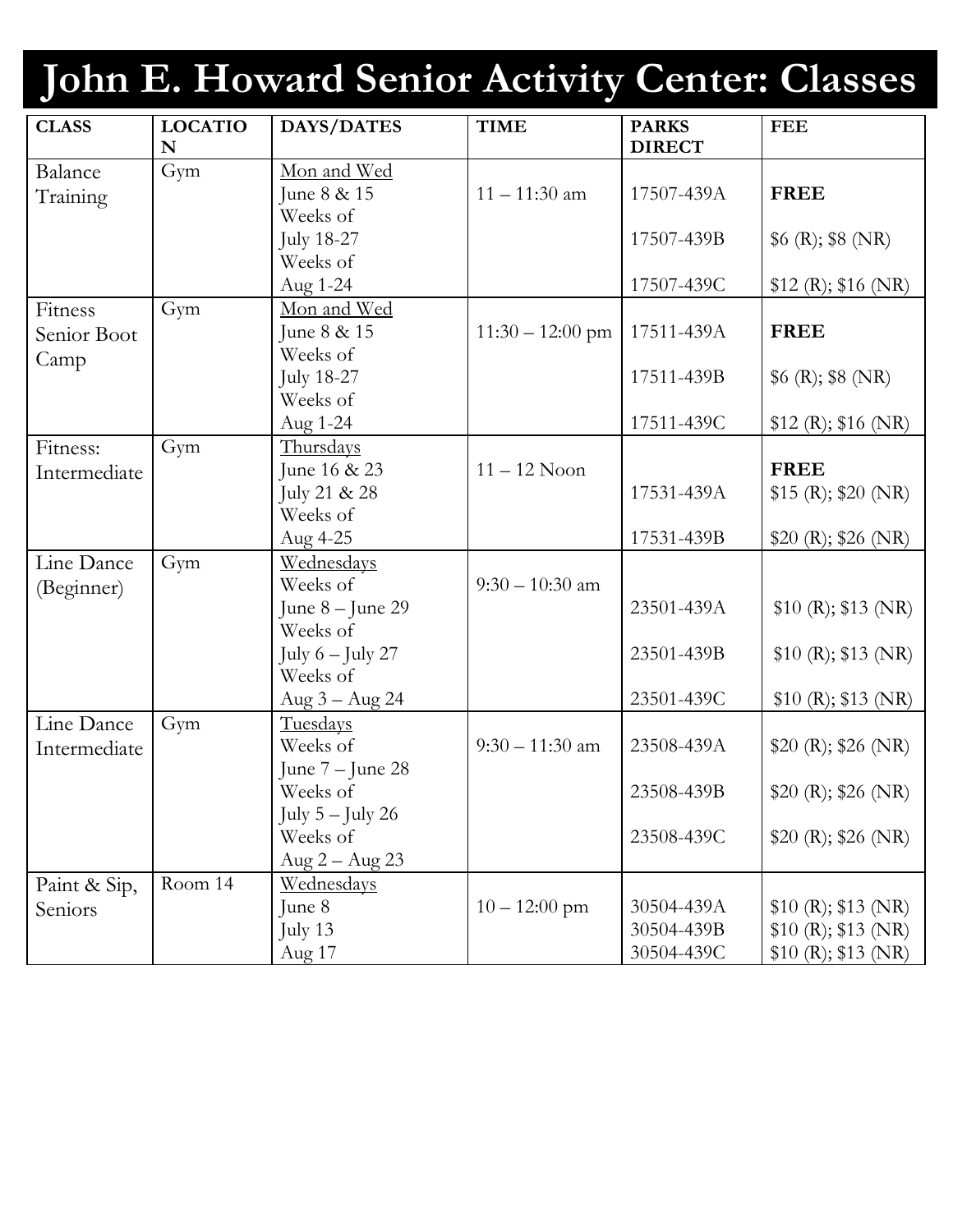# **John E. Howard Senior Activity Center: Classes**

| <b>CLASS</b>         | <b>LOCATION</b> | DAYS/DATES | <b>TIME</b>        | <b>PARKS</b>  | <b>FEE</b>        |
|----------------------|-----------------|------------|--------------------|---------------|-------------------|
|                      |                 |            |                    | <b>DIRECT</b> |                   |
| Fitness with         | Social Room     | Wednesday  | $11am - 12pm$      | N/A           | <b>FREE</b>       |
| LaShawn              |                 |            |                    |               |                   |
| Bingo                | Social Room     | Thursday   | 10:30am -12pm      | N/A           | <b>FREE</b>       |
| Card Players Club    | Game Room       | Tuesday    | $1-2$ pm           | N/A           | <b>FREE</b>       |
| Tonk, Spades         |                 |            |                    |               |                   |
| Walking for          | Loop Trail or   | Monday     | $10:30 - 11:30$ am | N/A           | <b>FREE</b>       |
| Wellness             | Gym             |            | (meet in Lobby     |               |                   |
|                      |                 |            | $(a)$ 10:15)       |               |                   |
| Music Appreciation   | Room 13         | Wednesdays | 10 am -12 pm       | N/A           | <b>SAGE Class</b> |
| & Mastery Class      |                 |            |                    |               | Register with     |
| (Beginner Piano)     |                 |            |                    |               | <b>PGCC</b>       |
|                      |                 |            |                    |               |                   |
| Music Appreciation   | Room 13         | Wednesdays | $12:30 - 2:30$ pm  | N/A           | <b>SAGE Class</b> |
| $\&$                 |                 |            |                    |               | Register with     |
| <b>Mastery Class</b> |                 |            |                    |               | <b>PGCC</b>       |
| (Intermediate Piano) |                 |            |                    |               |                   |



**R-** Resident of Prince George's or Montgomery Counties; **NR-** Non-resident of Prince George's or Montgomery Counties **IMPORTANT:** A minimum number of registrants are required for programs and trips to be held. **You MUST register or sign up for classes, trips, and events at least one week prior to the start date so we can plan** 

**accordingly.**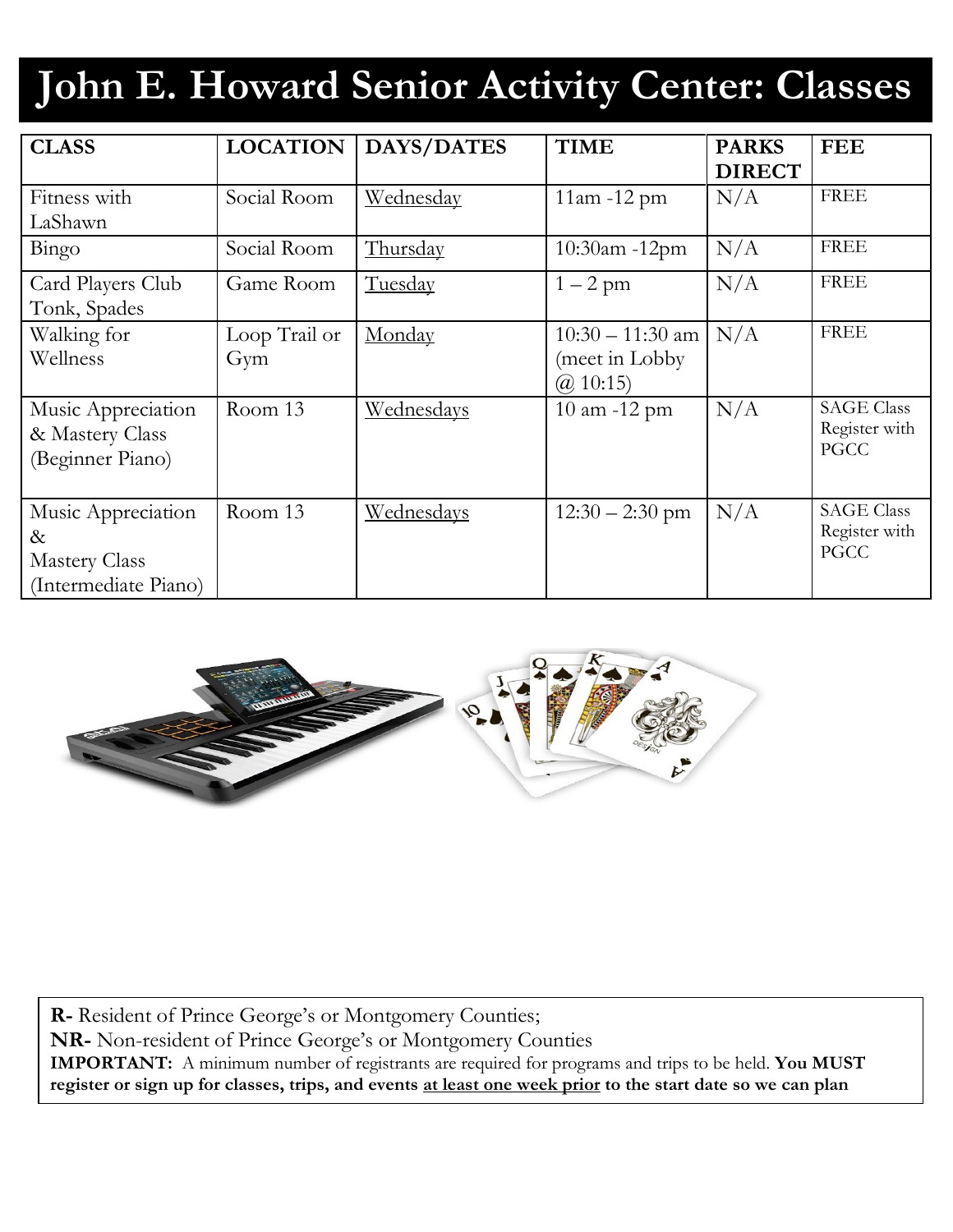

#### Wii Fitness Tournament -Men's Health Month Friday, June 3 **FREE** 10am – 11:30am

Wear Blue Day- Let's help and raise awareness about the importance of male health and to encourage men to live longer and healthier lives. Come join us in the Game Room for a fun time playing your favorite Wii Sports Game including, golf, bowling, boxing, tennis and track or just come and join us for a fun game of billiards or darts. Wear your blue! Light refreshments to be served. Space is limited. Sign up in the Free Book located at the center. (This is not for men only.)



#### **Seminar Topic: Tips for Living Your Best Life While Aging Gracefully Wednesday, June 15 FREE 1pm – 2pm**

Are you curious to learn how to age with grace and a smile on your face? Learn all you need to know and get your daily dose of health information. Sign up in the Free Book located at the center.



#### **FATHER'S DAY: CASINO ROYALE** Friday, June 17 **\$25(R); \$33(NR) 12:00pm to 2:00pm Parks Direct Code: JEHSAC-SPEC-GA-20220617**

Come join us for a day to remember as we wish our dad's a Happy Father's Day in style. Dress in your favorite suit, tie and hat and prepare to play your favorite games. There will be a judging of the best dressed dad and he will be crowned The King of the Casino. Light refreshments will be served.

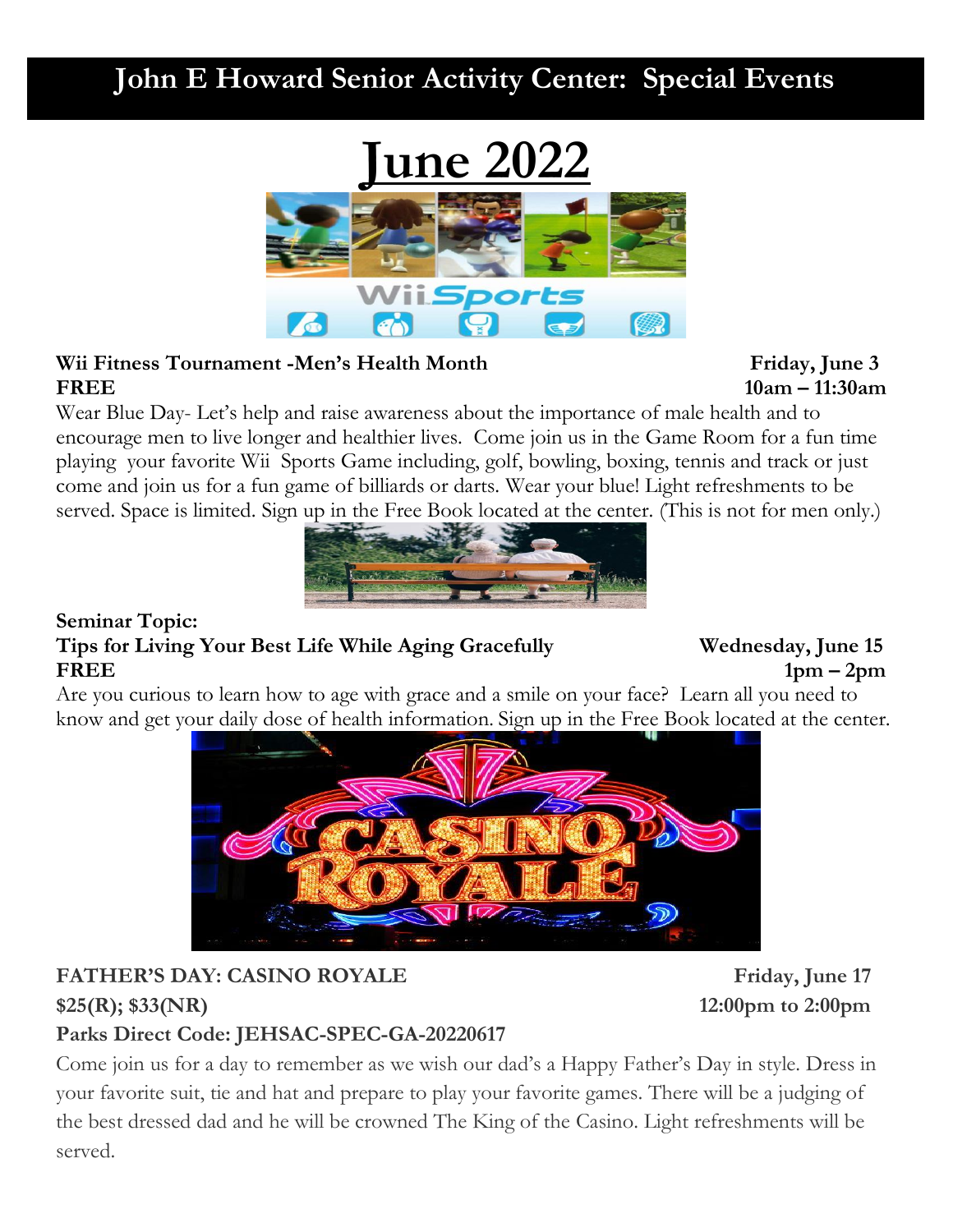

#### **National Iced Tea Month Thursday, June 23 FREE 12:30pm-2:00pm**

As the temperature heats up in June, it's a perfect time to have a glass of tea! June is National Iced Tea Month, so let's listen to some music, play some checkers and sip on an iced-cold glass of tea. Sign up in the Free Book located at the center.



#### **Happy Birthday Observation Thursday, June 30 FREE 1:30 pm - 2 pm**

Join us as we observe June birthdays with ice cream and cake. To join in on the fun sign up at the center no later than Friday, June 24. Sign up in the Free Book located at the center.





#### **JEHSAC Chill Grill** Grill **Grill** Friday, July 8 **\$7 (R); \$10 (NR) 12:30pm- 2:00pm Parks Direct Code: JEHSAC-SPEC-GA-20220708**

Please join us for a fun gathering of chilling and grilling at the JEHSAC CHILL GRILL. There will be games and grilled hotdogs. Light refreshments will be served. Hope to see you there. Sounds by DJ Captain Fly. Register early!!!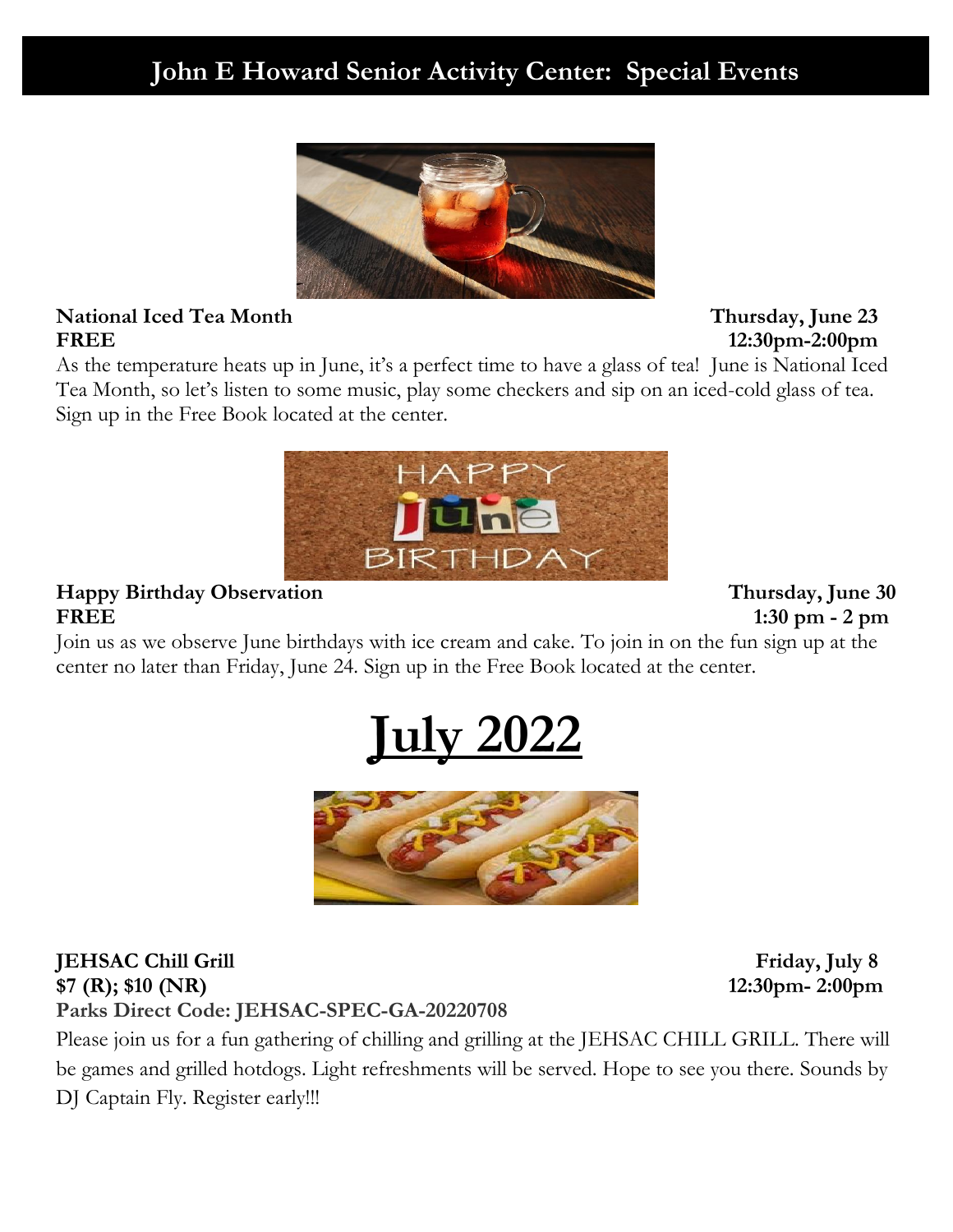

#### **JEHSAC Planning Meeting Tuesday, July 13 FREE 1 pm - 2 pm**

You have a voice at JEHSAC! We welcome your input on the type of trips, classes, and events that John E Howard Senior Activity Center offer. Take this opportunity to share your ideas and thoughts. Please sign up at the center no later than one week prior to the meeting. Meeting depends on sufficient registration.



#### **Senior Dance Party, Martins Crosswinds** Friday, July 22 **\$32 (R); \$42 (NR) 9 am – 12 pm PARK DIRECT code: SPD-SPEC-GA-20220722**

You do not want to miss this popular summer Line Dance Party for seniors! Enjoy an American fare breakfast, then head to the dance floor for fun line dancing. Laugh, make new friends, and show off your dance moves! Face coverings are not required but optional. Registration is on first come basis. No tickets are sold at the door. You must have a Parks Direct account to register! Transportation not provided. Plan your transportation through Call-A Bus.



#### **Happy Birthday Observation Friday, July 29 FREE 1:30 pm - 2 pm**

Join us as we observe July birthdays with ice cream and cake. To join in on the fun sign up at the center no later than Friday, July 22. Sign up in the Free Book located at the center.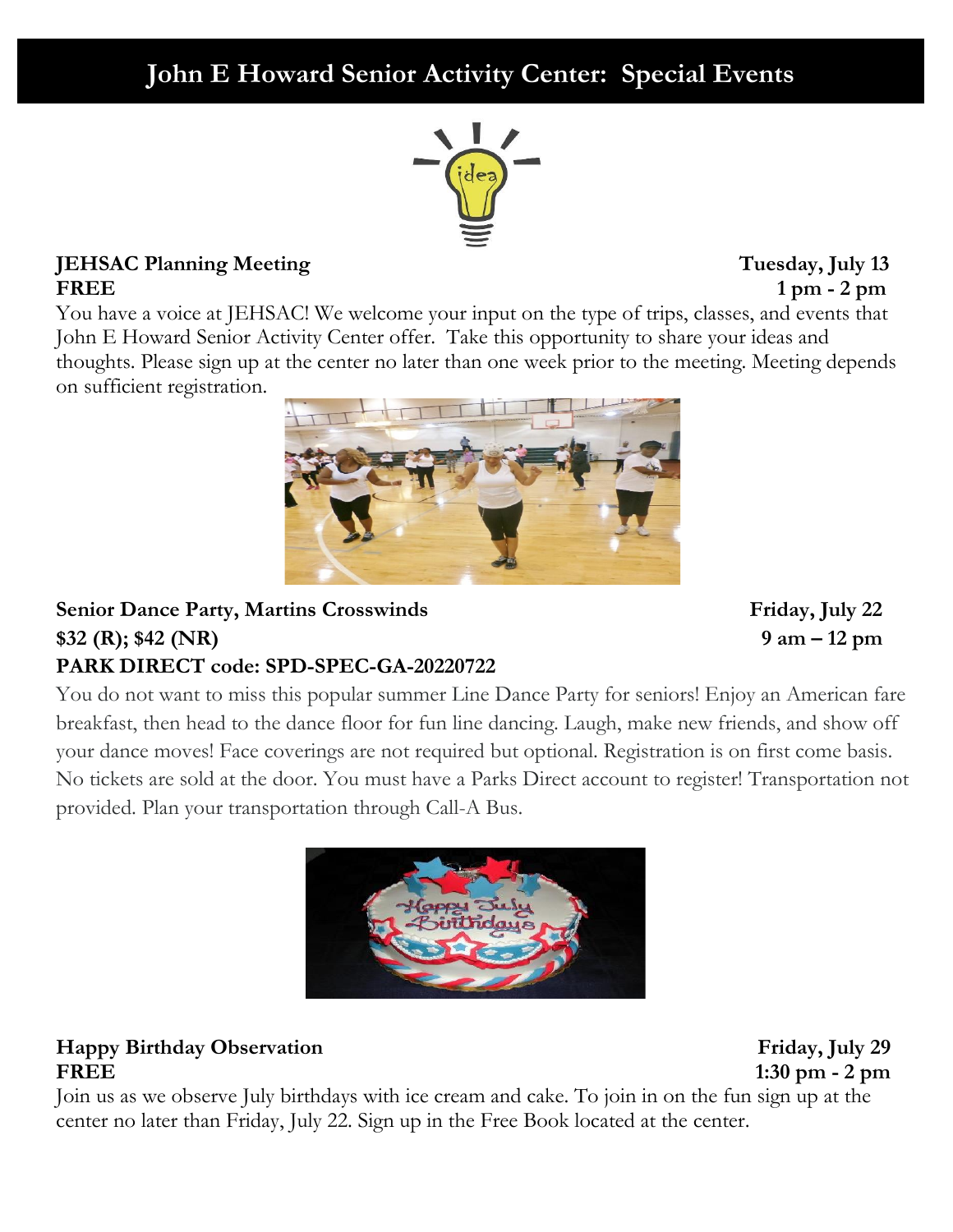**August 2019**

#### **NATIONAL ICE CREAM SANDWICH DAY Tuesday, August 2 FREE 1:30pm-2:00pm**

I scream, You scream, We all scream! Please join us for an afternoon tasty treat of ice cream sandwiches. Space is Limited supplies. Sign up in the Free Book located at the center.

#### **BINGOFEST Friday, August 12 FREE – Admission: donation of school supply items 10:00 am – 2 pm PARKS DIRECT JEHSAC-SPEC-GA-20220812**

Let's play BINGO! Win some great bingo prizes and have lots of fun while supporting our County youth by donating school supplies for elementary age children in need. A box lunch will be provided. A supply list of needed items will be available in July. Register early as space is limited.

**Happy Birthday Observation Friday, August 16 FREE 1:30 pm - 2 pm**

Join us as we observe August birthdays with ice cream and cake. To join in on the fun sign up at the center no later than Friday, August 9. Sign up in the Free Book located at the center.



**Mental Health Awareness: Alzheimer's Caregiving: Caring for Yourself Friday, August 19 FREE 1pm – 2pm** 

Caring for someone with Alzheimer's? Learn how to get help from family, friends, and others. Care for your own physical, mental, and spiritual health. Sign up in the Free Book located at the center.







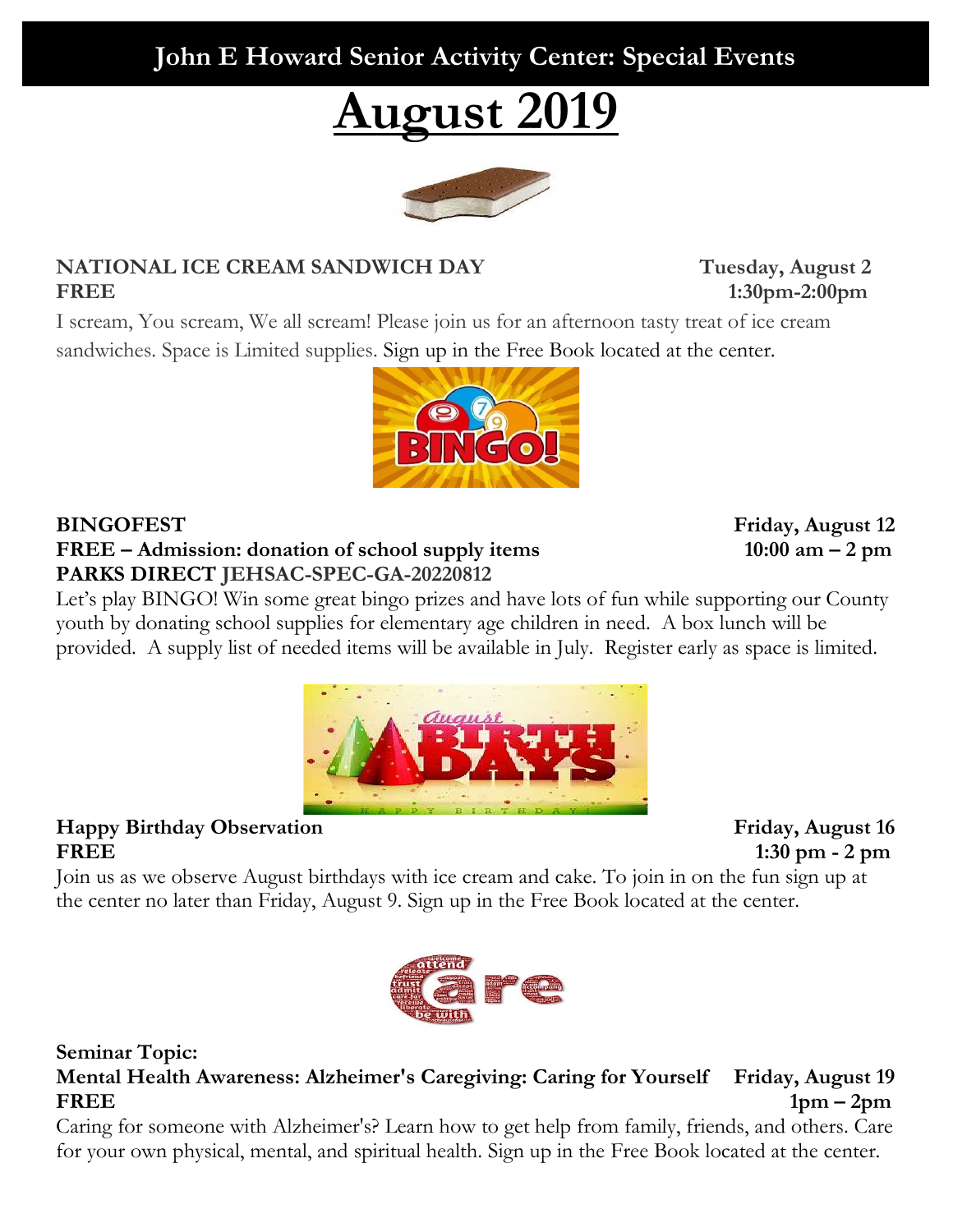# **JEHSAC CINEMA PRESENTS**

## **TUESDAY MOVIE DAY 12:30pm -2:30pm**

**June 21- Just Mercy July 19- Soloist August 16- Redtails**

FREE!!!! Light Refreshments will be served! Sign up in the Free Book located at the center.